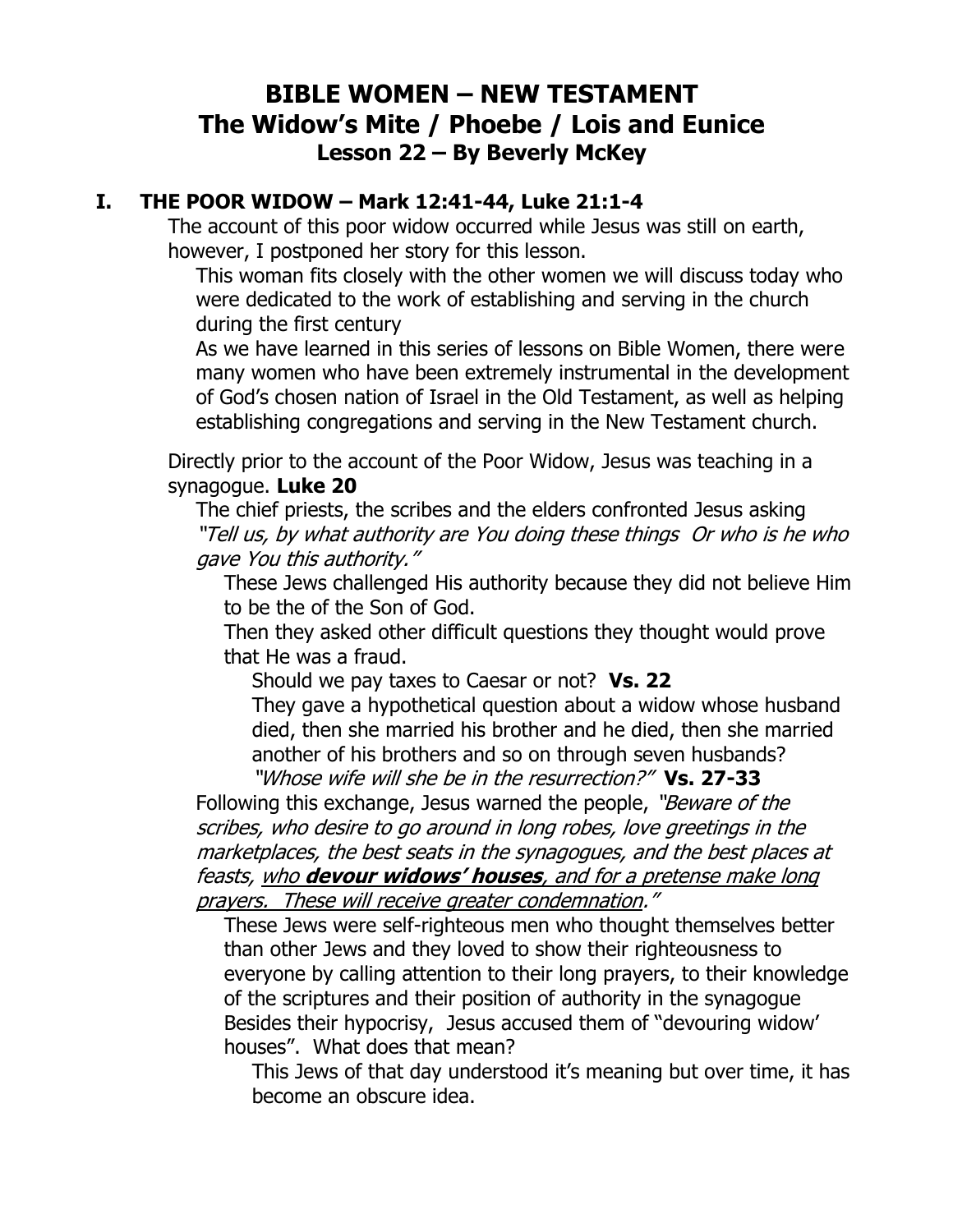In Hebrew, the word for "house" may not only mean a physical structure; it may also mean a household, family, clan or estate (all the members of the house).

Perhaps an example from **II Kings 4:1** will help us understand. A certain woman of the wives of the sons of the prophets cried out to Elisha, saying, "Your servant my husband is dead, and you know that your servant feared the LORD. And the creditor is coming to take my two sons to be his slaves."

- a) This practice of robbing a widow of her sons so that she had no one to help provide a living for her was an example of "devouring the widow's household".
- b) Another method of "devouring a widow's house" was the regulations the Jewish leaders created which allowed them to compel widows to transfer ownership (confiscate) a widow's before they would provide the help she needed day-to-day.
- 2) We may think that this does not happen today, but consider this example:
	- a) Approximately twenty-five years ago a very large Church of Christ in Texas committed to build a facility that cost \$13,000,000.
	- b) In order to finance this building they encouraged Christians to buy interest-bearing bonds as an investment for themselves as well as financing the building.
	- c) Many faithful elderly Christians thought this would be a good use of their savings and would earn income for their retirement years and they invested very large sums of money.
	- d) Unfortunately many (maybe none) actually ever received the interest payments they were promised.
	- e) They wrote letters to the elders asking why they received no interest, since they needed the income.
	- f) Some even claimed that they had to sell their homes in order to survive financially.
	- g) This issue ended up in a federal court in an effort to get an answer for their problem.
	- h) I don't know how the case was resolved, but how shameful that elders would allow their failure to keep their word to be brought to civil court.
	- i) They rationalized their failure to keep their word by blaming unforeseen economic issues, when they really were simply extravagant with the funds entrusted to them.
	- j) No federal judgment can excuse or forgive the elders from their responsibility of cheating fellow Christians. They will always be accountable to God.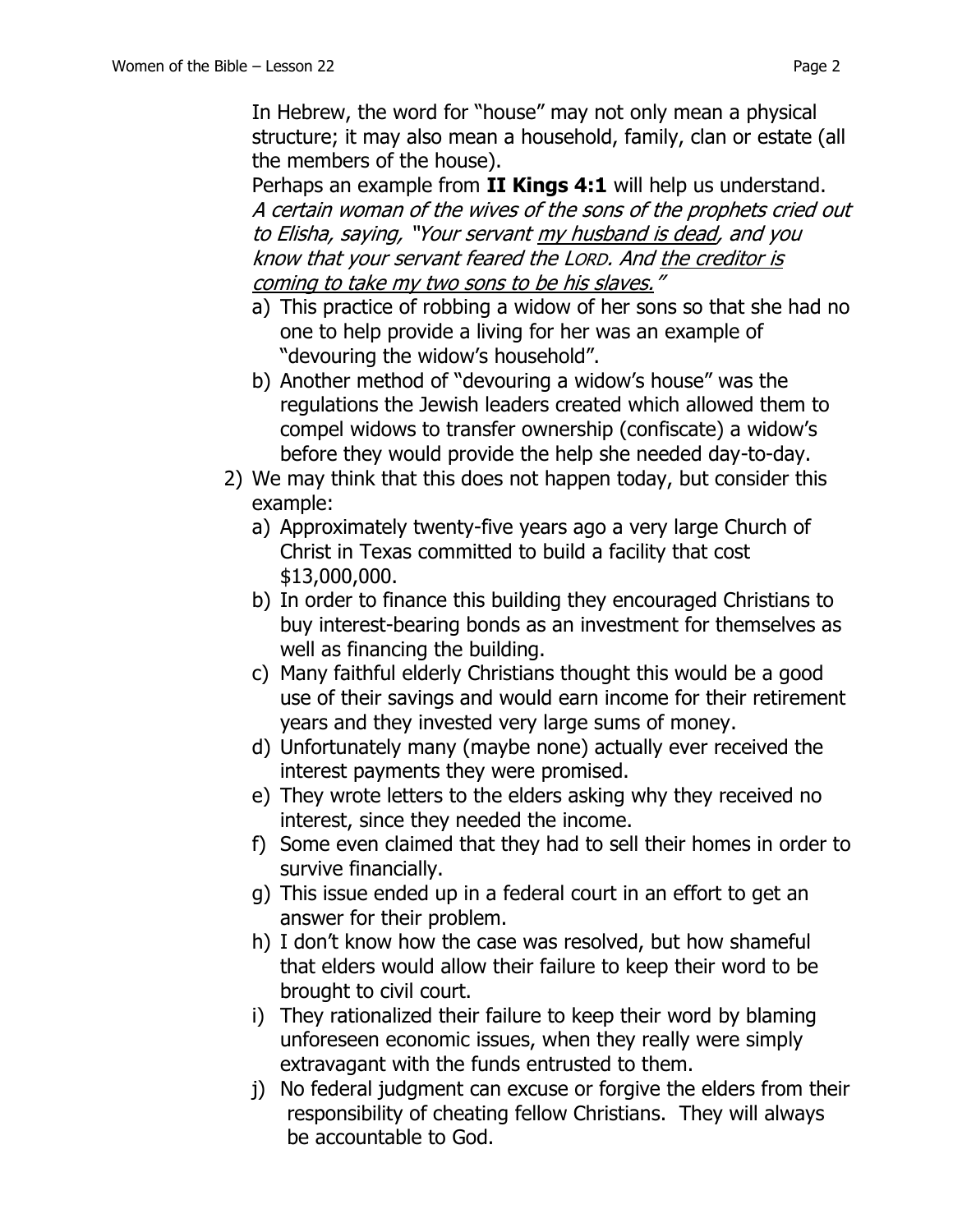Following the scathing condemnation of the leaders of the Jews, Jesus turned his attention toward those who were putting money into the treasury.

Many who were rich put in a lot of money – which was to be set aside for the care of the poor.

Then came one poor widow who threw in two mites.

A mite was the smallest coin in value of all of the currency of the day (similar to our penny in comparison).

It is likely that no one was paying any attention to this poor widow as she made her meager donation  $-$  no one but Jesus.

Because Jesus knew each person's circumstances and their heart as they gave, he called his disciples to himself in order to point out a very important lesson to them.

**Vs. 43-44** – "Assuredly, I say to you that this poor widow has put <u>in more than all those who have given to the treasury</u>; <sup>44</sup> for they all put in out of their abundance, but she out of her poverty put in all that she had, her whole livelihood."

It is human nature to be impressed with very large contributions.

Jesus, however, looked more deeply than the amount of the gift. He wanted His disciples to learn to do this also, so he pointed out how he saw the gifts.

Everyone, except the widow, who put money in the treasury gave out of their abundance.

Jesus was not criticizing the gifts of the rich. He was simply not impressed by the size of their gift.

After all, they had plenty more money left to take care of their families' needs, in fact they lived in luxury.

In comparison, this widow had given the largest gift of all because it was all she had.

Jesus saw the gifts not as "amounts" but as "percentages":

- a) If one person has only \$1,000 and gives \$100 that is great.
- b) But if another person has only \$100 and gives \$10, his gift is equal to the gift of the richer man.
- c) But Jesus saw this widow's gift as equal to a man who only had \$1,000 and he gave \$1,000.

Her gift was so amazing to Jesus because it revealed her heart.

- a) One would expect a widow this poor to feel that she could not afford to give anything to support the poor – after all who was poorer than she?
- b) If she was known as a very generous and kind woman, one might expect to see her give ONE of her two mites to the poor.
- c) But this woman gave everything she had because she had such a strong faith in God that she trusted Him to provide her with enough to sustain her life.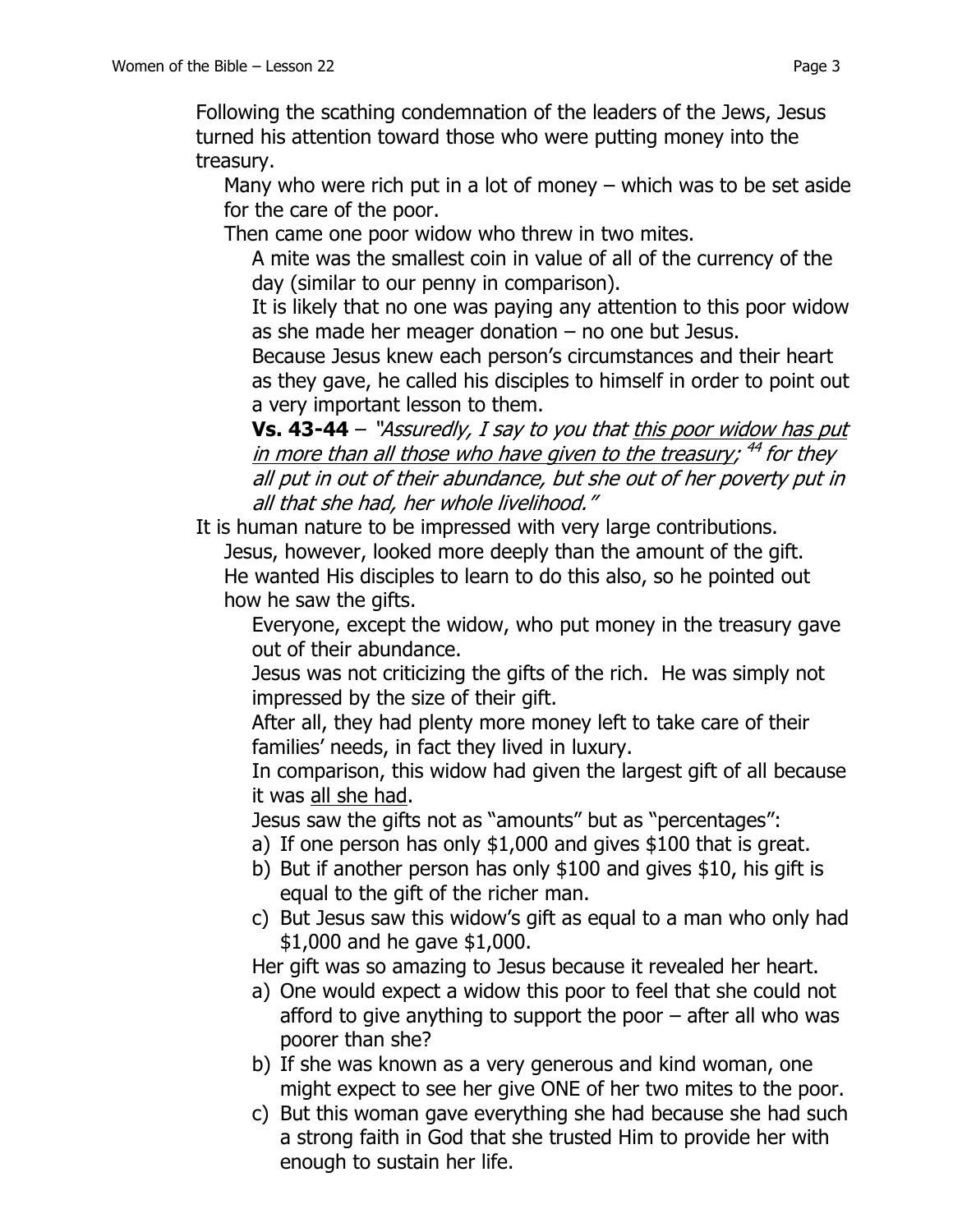This poor widow was the exact opposite example of the rich young ruler who approached Jesus asking "What good thing shall I do that I may have eternal life?" **Matthew 19:16-22**

- a) When he was told to sell all he had and give it to the poor, then follow Jesus, he went away sad "for he had great possessions." **Vs. 22**
- b) He could not part with his wealth, even to get eternal life.
- c) On the other hand, this widow could not keep her two coins because she considered them gifts from God anyway.

While this poor widow was still living under the old covenant (Judaism), her example is relevant to Christians today.

- 1. Unlike Christians, Jews were required by the Law of Moses to "tithe" ten percent of everything they received as an increase (wages, new born animals, harvested crops, etc)
- 2. While we understand the lesson of the Rich Young Ruler, we know that no one is ever commanded to give ALL he has to the poor in order to be pleasing to God.
- 3. The New Testament church is commanded to "give as one prosper" or according to what he has. **I Corinthians 16:2**
- 4. We are to be the judge of our own prosperity, however, Jesus has given us a principle to apply to our judgment.

**Luke 12:48** – "For everyone to whom much is given, from him much will be required; and to whom much has been committed, of him they will ask the more."

- 5. Paul also taught generosity as well as attitude. He emphasizes that gifts should not be given grudgingly or under compulsion, but cheerfully: **II Corinthians 9:6-8** – "<sup>6</sup> But this I say: He who sows sparingly will also reap sparingly, and he who sows bountifully will also reap bountifully. <sup>7</sup> <u>So let each one give as he purposes in his heart</u>, <u>not</u> grudgingly or of necessity; for God loves a cheerful giver. <sup>8</sup> And God is able to make all grace abound toward you, that you, always having all sufficiency in all things, may have an abundance for every good work."
- 6. And yet, Paul also explained that the requirement for generosity in giving is NOT meant to cause poverty for the giver in order to help those in poverty.

**2 Corinthians 8:13-15** – "<sup>13</sup> For <u>I do not mean that others should be</u> eased and you burdened; <sup>14</sup> but by an equality, that now <u>at this time</u> your abundance may supply their lack, that their abundance also may supply your lack—that there may be equality. <sup>15</sup> As it is written, "He who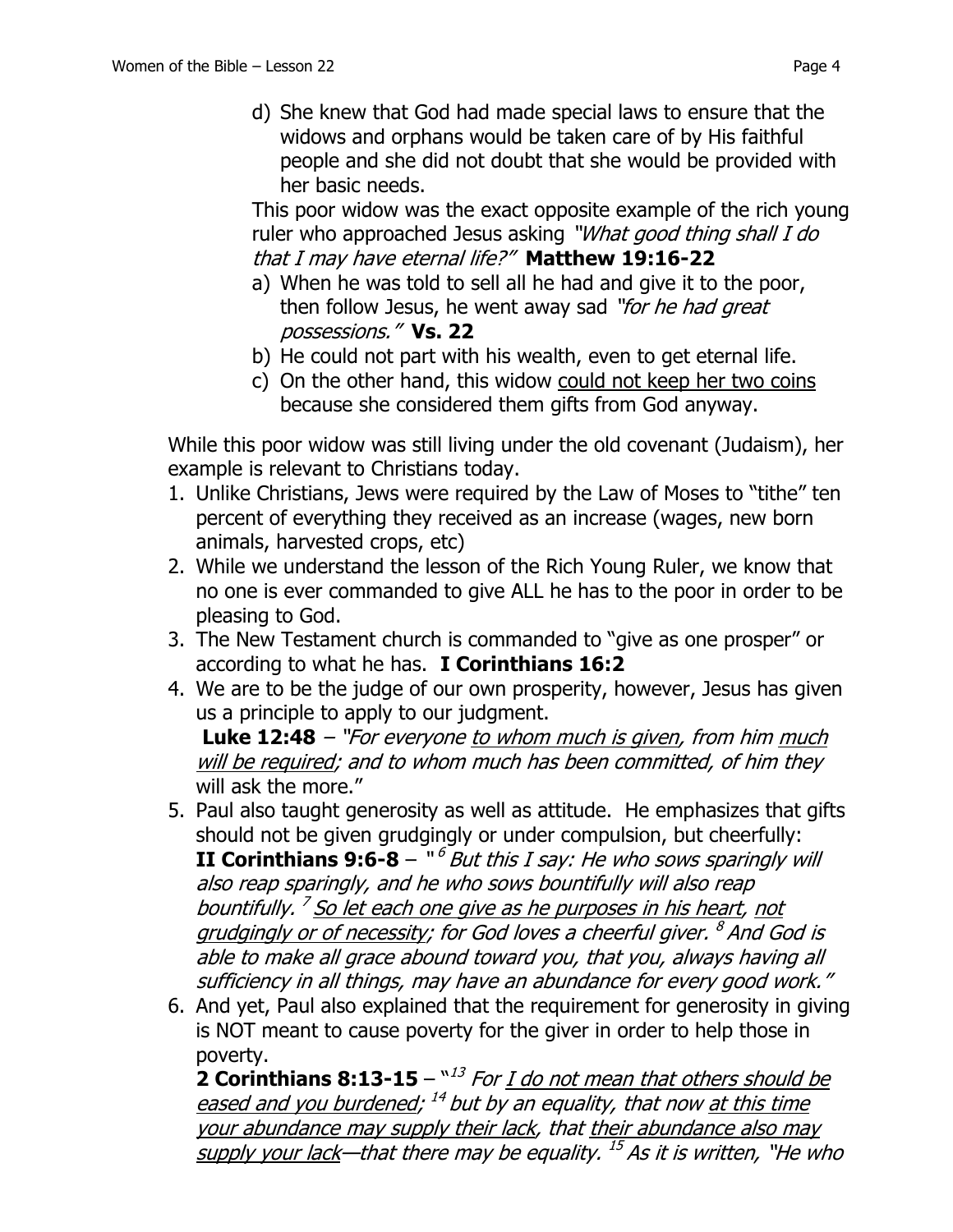gathered much had nothing left over, and he who gathered little had no lack."

- 7. Paul wanted all Christians to know that those who contribute out of their abundance may one day be in need themselves. At that point, their brothers and sisters in Christ would then show their generosity by relieving their need.
- 8. This teaching is simply based on "reaping what you sow" or as we say today -- What goes around, comes around. Therefore, it is wise to be generous to those in need.

God offered the Jews a challenge to test His generosity in the days of the prophet Malachi, which we should remember today also.

**Malachi 3:10** – "Bring all the tithes into the storehouse, that there may be food in My house, and try Me now in this," says the LORD of hosts, "If I will not open for you the windows of heaven And pour out for you such blessing that there will not be room enough to receive it.**"**

Jesus also made such a challenge:

**Luke 6:38** – "Give, and it will be given to you: good measure, pressed down, shaken together, and running over will be put into your bosom. For with the same measure that you use, it will be measured back to you."

ii We must learn to trust God like that poor widow:

**Matthew 6:25-27 & 33** –  $^{125}$ Therefore I say to you, do not worry about your life, what you will eat or what you will drink; nor about your body, what you will put on. Is not life more than food and the body more than clothing?<sup>26</sup> Look at the birds of the air, for they neither sow nor reap nor gather into barns; yet your heavenly Father feeds them. Are you not of more value than they?"

<sup>33</sup> But seek first the kingdom of God and His righteousness, and all these things shall be added to you.

iii Isn't it amazing how very many things we learned from this one poor widows act of generosity? What a legacy she left behind her.

## **II. PHOEBE**

- A. **Acts 16:1** "I commend to you Phoebe our sister, who is a servant of the church in Cenchrea, <sup>2</sup> that you may receive her in the Lord in a manner worthy of the saints, and assist her in whatever business she has need of you; for indeed she has been a helper of many and of myself also."
	- 1. Luke records this scripture that sounds very much like the greetings that Paul often included in his writings.
		- a. Here Paul recognizes the very important work that a sister in Christ has performed.
		- b. Phoebe is called a "servant of the church in Cenchrea".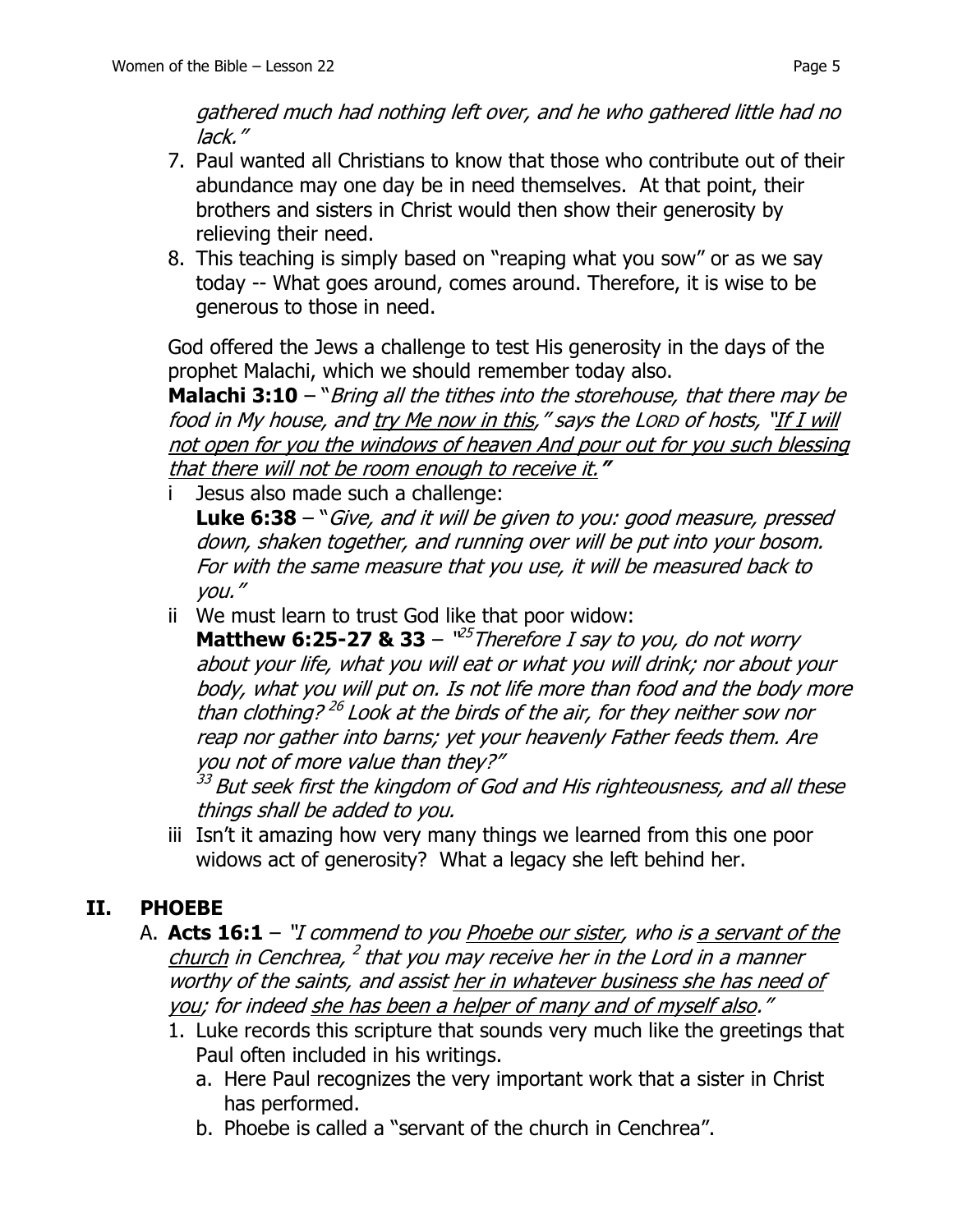- c. Paul asks the Christians in Rome to "assist her in whatever business she has need of you".
- d. Paul confirms that she has helped many people, including himself.
- 2. Paul was in Corinth for the third time when he wrote the letter to Romans.
	- a. While Paul wrote many letters, there was no official postal service during that time of history.
	- b. Paul selected trustworthy Christians to hand deliver his letters.
	- c. It seems that Phoebe was the person Paul used to deliver his letter to Romans.
	- d. Bible scholars believe this to be the case, and considering that Paul said, "I commend to you Phoebe, our sister...", which would be a way of introducing Phoebe to the church, it appears that she delivered the letter.
- B. One would think that this one verse of scripture would not leave much to be discussed, other than admiring Phoebe for her dedication to the work of spreading the gospel, however, there is much to be discussed regarding the misinterpretation of this verse.
	- 1. It is very difficult to understand how so many in denominational churches have introduce a very important false doctrine based on this verse.
	- 2. That false teaching is:
		- a. Phoebe was called "a servant of the church in Cenchrea.**"**
		- b. The word "servant" in the Greek language is "diakonos" which can be translated as deacon – therefore, Phoebe was a deaconess in the church of Cencherea, and this authorizes women to hold the position of deacon, elder and pastors (preachers are incorrectly considered pastors in denominational churches).
	- 3. Now let us examine the word "diakonos" more closely.
		- a. The word "diakonos is used thirty-one times in the New Testament and it is used in many different ways.
		- 1) **Colossians 1:23** Paul called himself a minister (diakonos).
		- 2) **Romans 15:25** Paul went to Jerusalem to serve (diakonos) the saints.
		- 3) **John 2:5** Mary, the mother of Jesus, spoke to the servants (diakonos) at the wedding in Cana.
		- 4) **Luke 17:8 and Acts 6:2** diakonos is used in reference to "serving tables".
		- 5) **Mark 10:45** Jesus came not to be served but to serve (diakonos).
		- 6) **Romans 13:4** the government is called a minister (diakonos) of God.
		- 7) **Colossians 4:7** Tychicus is a minister (diakonos) of the Lord.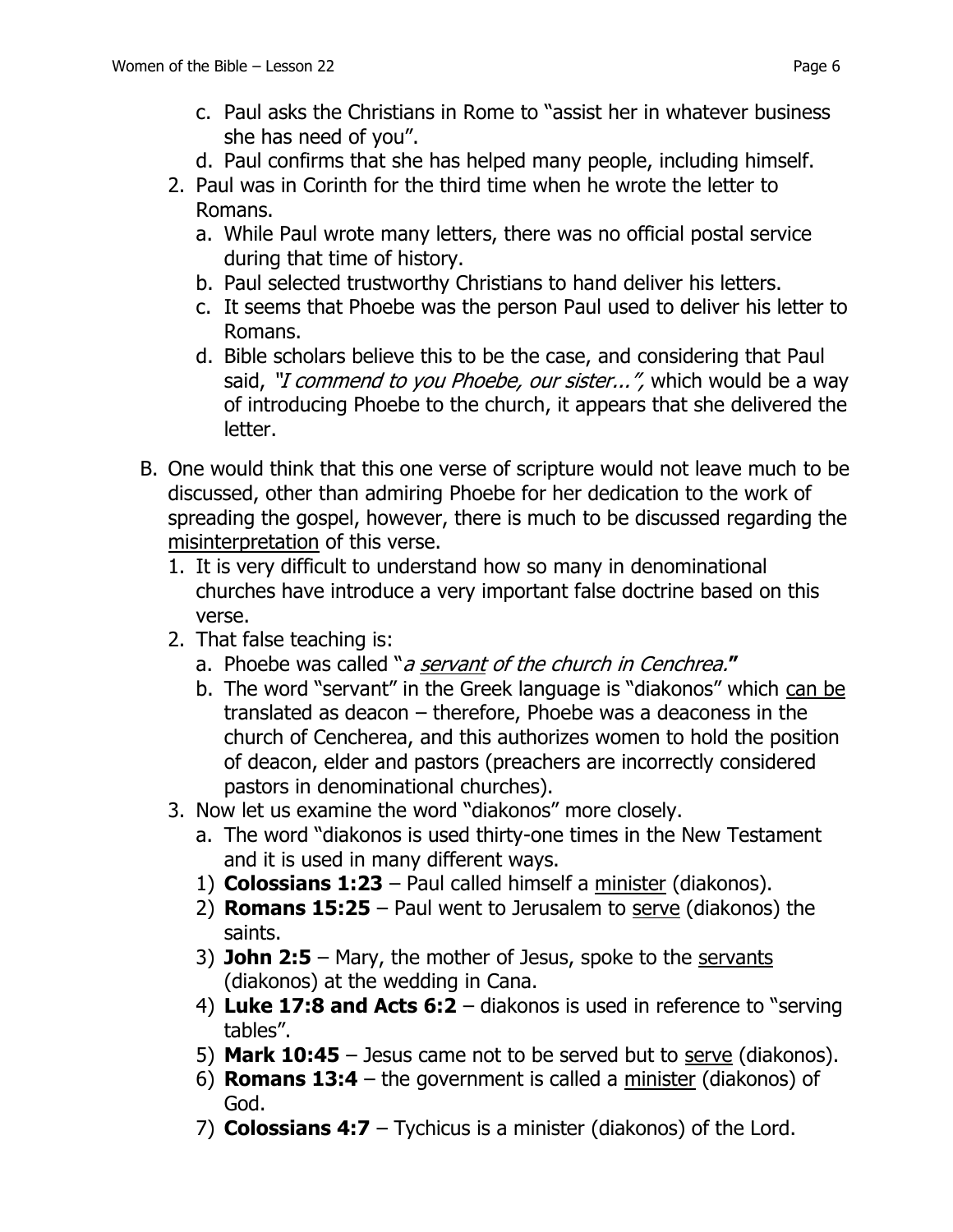- 8) **I Thessalonians 3:2** Timothy is also called a minister (diakonos) of the Lord.
- b. It is obvious, then, that the use of the word "diakonos" when referring to Phoebe does not even suggest, much less prove that women are authorized to hold positions of authority in the church.
- 4. It is frightening when you learn the reason for their conclusions:
	- a. Many not only believe that women were used in roles of authority in the first century, but they also believe that in "*the 4<sup>th</sup> century* onward, male translators who had an inaccurate view of the role of women in the early church caused by the sad chipping away of women's rights later in the first few centuries of Christianity, understood the word diakonos only with a view to the translator's own context." According to Adam J Copeland, a minister of the Presbyterian church.
	- b. Mr. Copeland believes that women have been denied positions of authority because of the prejudices of men against women.
	- c. He also seems to believe that the word of God is skewed by the personal opinion of the translators, who had an "inaccurate view of the role of women" as it was intended by God.
		- 1) Exactly how Mr. Copeland concludes that some verses are not what God meant, but were mistranslated by men who were prejudiced against women is unclear.
		- 2) Does he consider Paul's writings were "an inaccurate view of the role of women?"
			- a) **I Corinthians 14:34** "Let your women keep silent in the churches, for they are not permitted to speak; but they are to be submissive, as the law also says."
			- b) **I Timothy 2:12** -- "I do not permit a woman to teach or to have authority over a man, but to be in silence."
	- d. It is irrational that so much weight is given to interpreting the word "diakonos" to definitely mean the "office of deacon", when other passages clearly refute that idea.
	- e. One thing is certain; if we cannot trust a carefully translated version of the Bible, which has made every effort to maintain the correct verbiage according to the context of the passage, then how can we trust any of the Bible to be translated correctly.
	- f. While there are many unreliable translations of the Bible available, a devoted Christian will do a little research to find one that is considered trustworthy by a multitude of scholars fluent in the Greek and Hebrew languages.
- 5. Imagine how disappointed Phoebe would have been to know that her excellent example of service in the first century church was so twisted as to produce a widely accepted perversion of the doctrines God provided to us.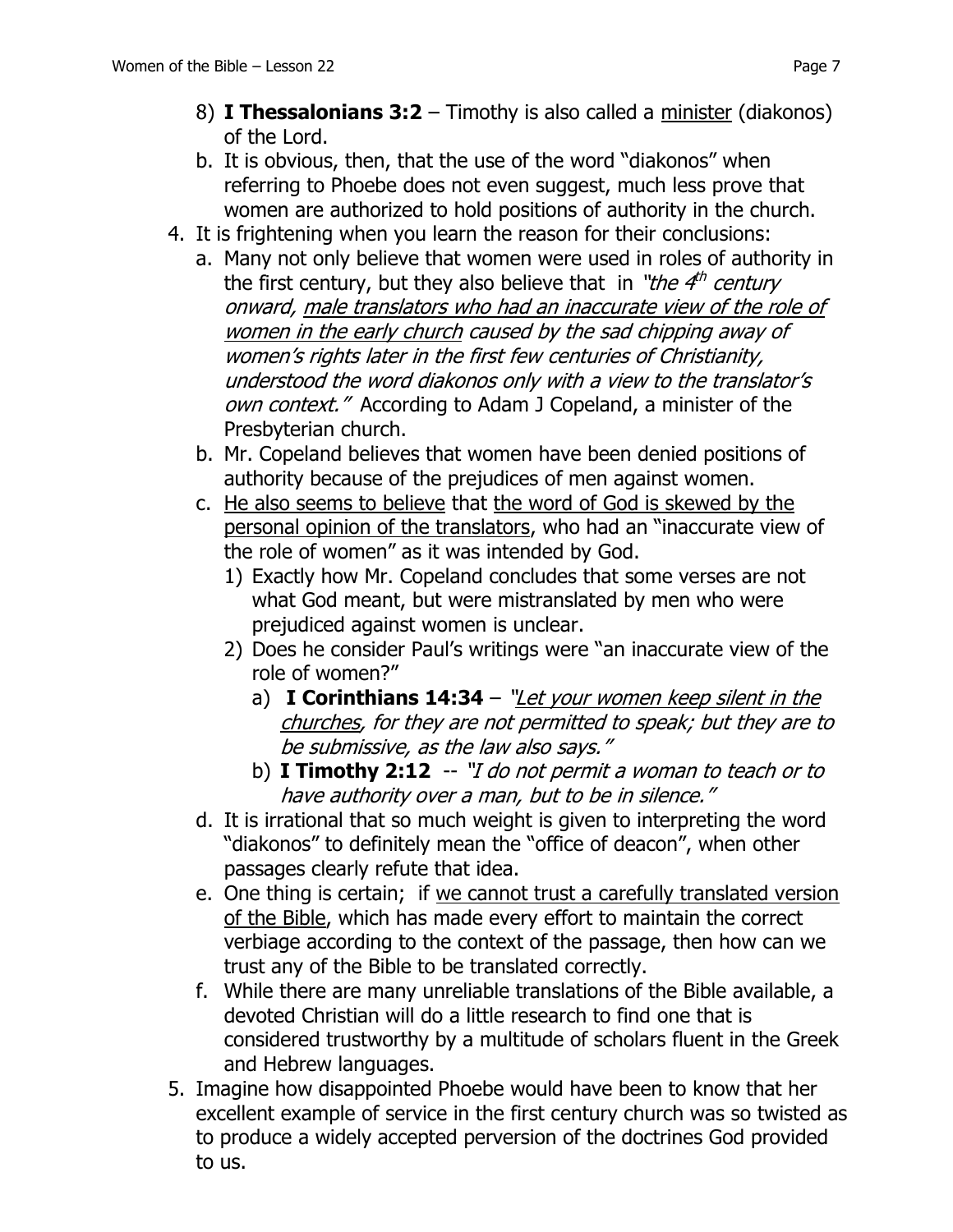## **III. EUNICE and LOIS**

- A. These two women are the mother (Eunice) and grandmother (Lois) of Timothy, whom Paul referred to as his son in the faith.
	- 1. The first time we are introduced to this family, Timothy's mother is mentioned, but her name is not given.

**Acts 6:1-3** – "Then he came to Derbe and Lystra. And behold, a certain disciple was there, named Timothy, the son of a certain Jewish woman who believed, but his father was Greek.<sup>2</sup> He was well spoken of by the brethren who were at Lystra and Iconium. <sup>3</sup> Paul wanted to have him go on with him. And he took him and circumcised him because of the Jews who were in that region, for they all knew that his father was Greek."

- 2. There are a few facts revealed here about Eunice:
	- a. She was a Jew, who had converted to Christianity.
	- b. She was married to a Greek (Gentile) man.
	- c. She lived in Lystra, which is today part of Turkey.
	- d. It appears that her husband did not become a Christian since Paul specifically identifies Timothy's mother as "a believer" while he describes her husband as "a Greek" (Gentile).
	- e. **Acts 14** tells of Paul's first visit to Lystra, where he taught the gospel; it is likely that Eunice became a Christian at that time.
	- f. From childhood, Eunice taught Timothy the scriptures. First, the scriptures of the Torah (the Law of Moses), and later when she was converted to Christianity, she taught him that as well.
- 3. Since Eunice was a Jew, married to a Gentile, she may have faced very strong opposition from her family because God had forbidden intermarriage with Gentiles.
	- a. In Orthodox Judaism, Jews who married Gentiles were considered "dead" to their own families.
	- b. **Deuteronomy 7:1-3 "**You shall not intermarry with them: do not give your daughter to their sons or take their daughters for your sons. For your children will turn away from me to worship other gods."
	- c. **Acts 16:3** verifies that Eunice did not have her son circumcised at birth as Jews were commanded to do, so Paul performed the circumcision on Timothy in order that the Jews they would be teaching would have no criticism of Timothy, since they knew his father was a Gentile.
	- 1) Perhaps her husband did not encourage her to practice her Jewish belief. After all, every Jew knew that any male Jew who was not circumcised would be cut off from the Jewish nation. **Genesis 17:14**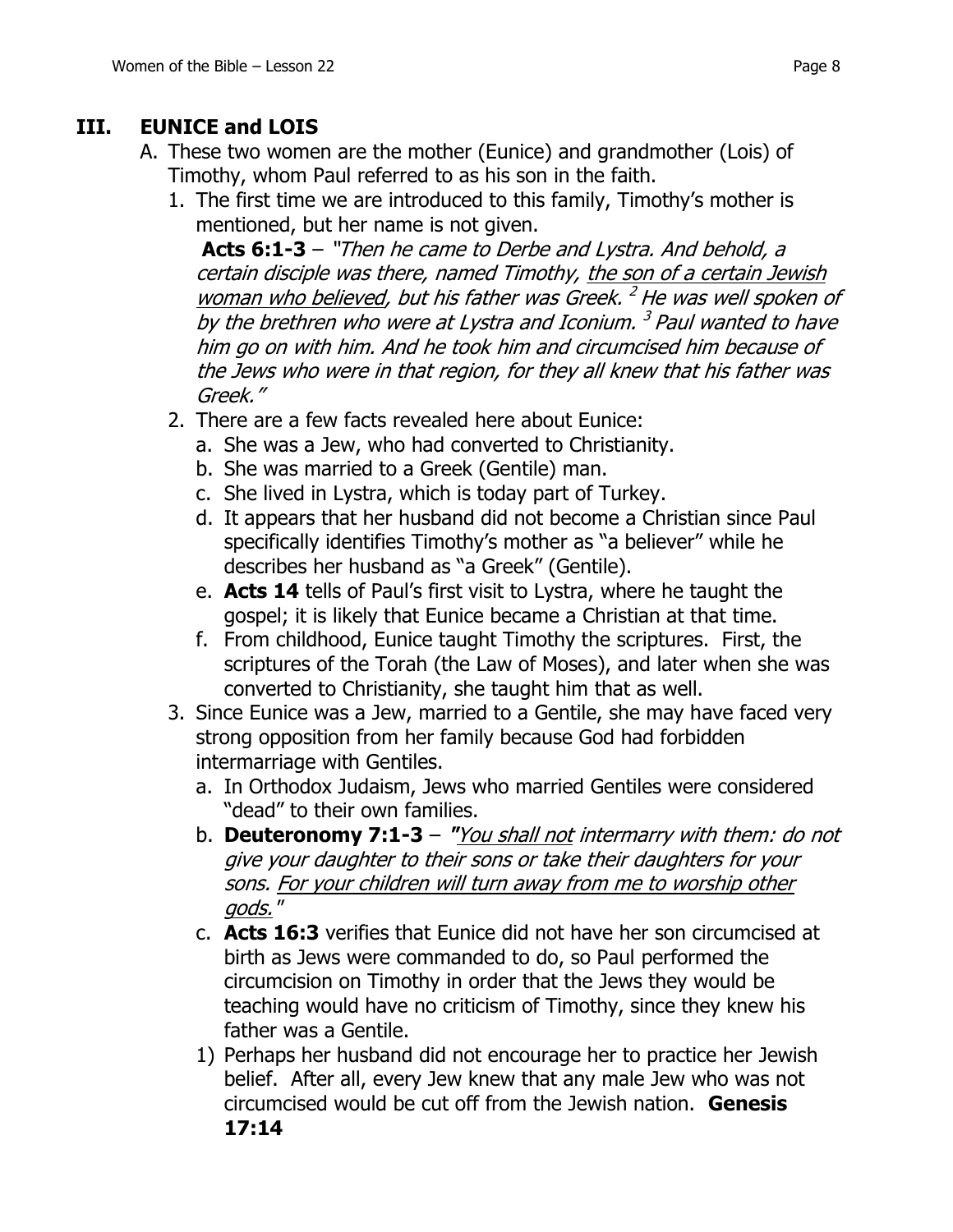- 2) While Eunice may have allowed her husband to influence her practice of Judaism, apparently she did not allow any negative influence keep her from faithfully serving God as a Christian.
- 3) Eunice serves as a great example to all women today who are married to one who is not a Christian, or to one who has turned his back on God and the church.
	- 1. A Christian woman who is married to a non-believer must work even harder to let her Christian lifestyle be the very best example to her husband every day.
	- 2. **I Peter 3:1-2** Peter commands this very same principle. " Wives, likewise, be submissive to your own husbands, that even if some do not obey the word, they, without a word, may be won <u>by the conduct of their wives,  $^2$  when they observe your chaste</u> conduct accompanied by fear."
	- 3. Since Eunice's teaching instilled great faith in her young son, Timothy, it is hard to imagine that her husband remained alienated to God for very long with both Eunice and Timothy making every effort to convert their beloved husband and father to Christianity.
- B. Approximately five years later, Paul returned to Lystra to encourage the church and appoint elders (as he did in many other churches).
	- 1. It was on this second visit to Lystra when Paul decided that he wanted to take the young man, Timothy who was an adult, with him on his continuing journeys.
	- 2. This was the beginning of a lifelong relationship between Paul and Timothy, which only deepened as time passed.
- C. Lois was Timothy's grandmother and while we are not told whose mother she was (Eunice's or her husband's), the closeness of their relationship and their unity in Christianity seems to indicate that she was Lois' mother.
	- 1. Timothy was indeed a fortunate young man since not only was he positively influenced by his mother, but his grandmother as well.
	- 2. Paul indicated that Lois was first to be converted to Christianity, since he said that Timothy's faith was "first in your grandmother Lois".
	- 3. Having a heritage of faith in God for two or more generations back in one's family is a blessing that may often not be fully appreciated.
		- a. My husband's family were Christians for at least three generations before him.
		- b. On the other hand, no one in my family had ever been a member of the Lord's church.
			- 1) My parents were not religious at all, nor were my mother's parents.
			- 2) My paternal grandfather was a Pentecostal preacher.